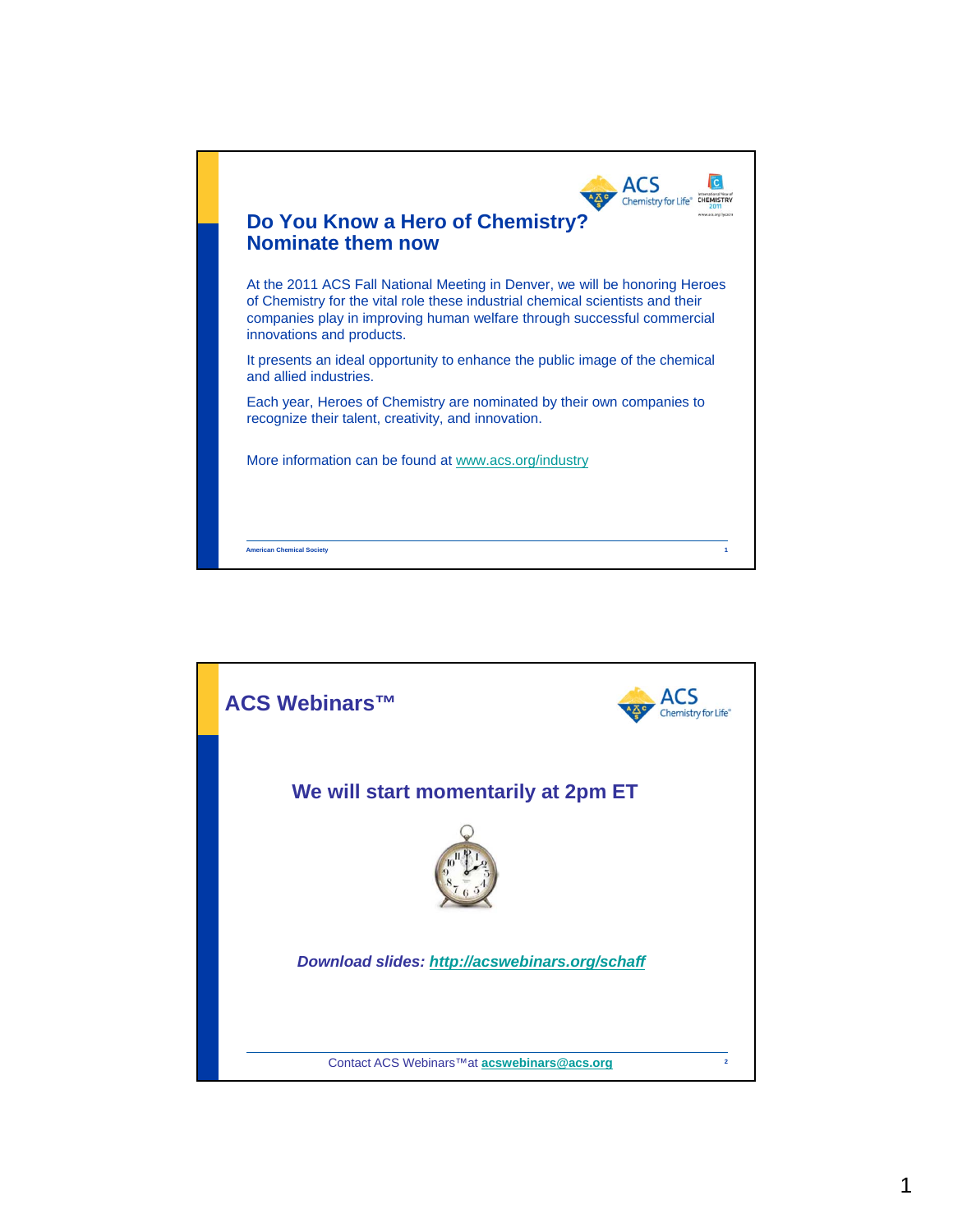

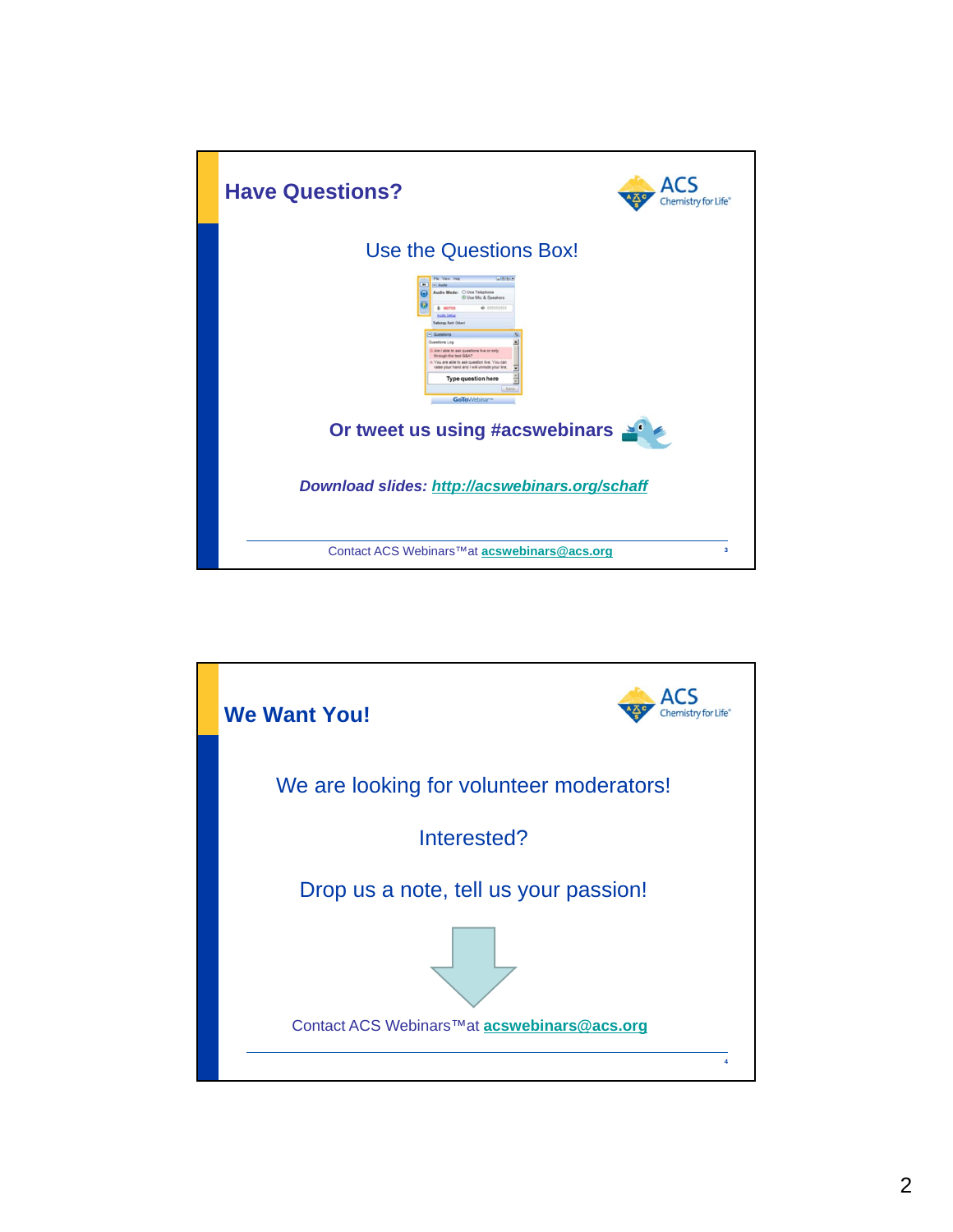

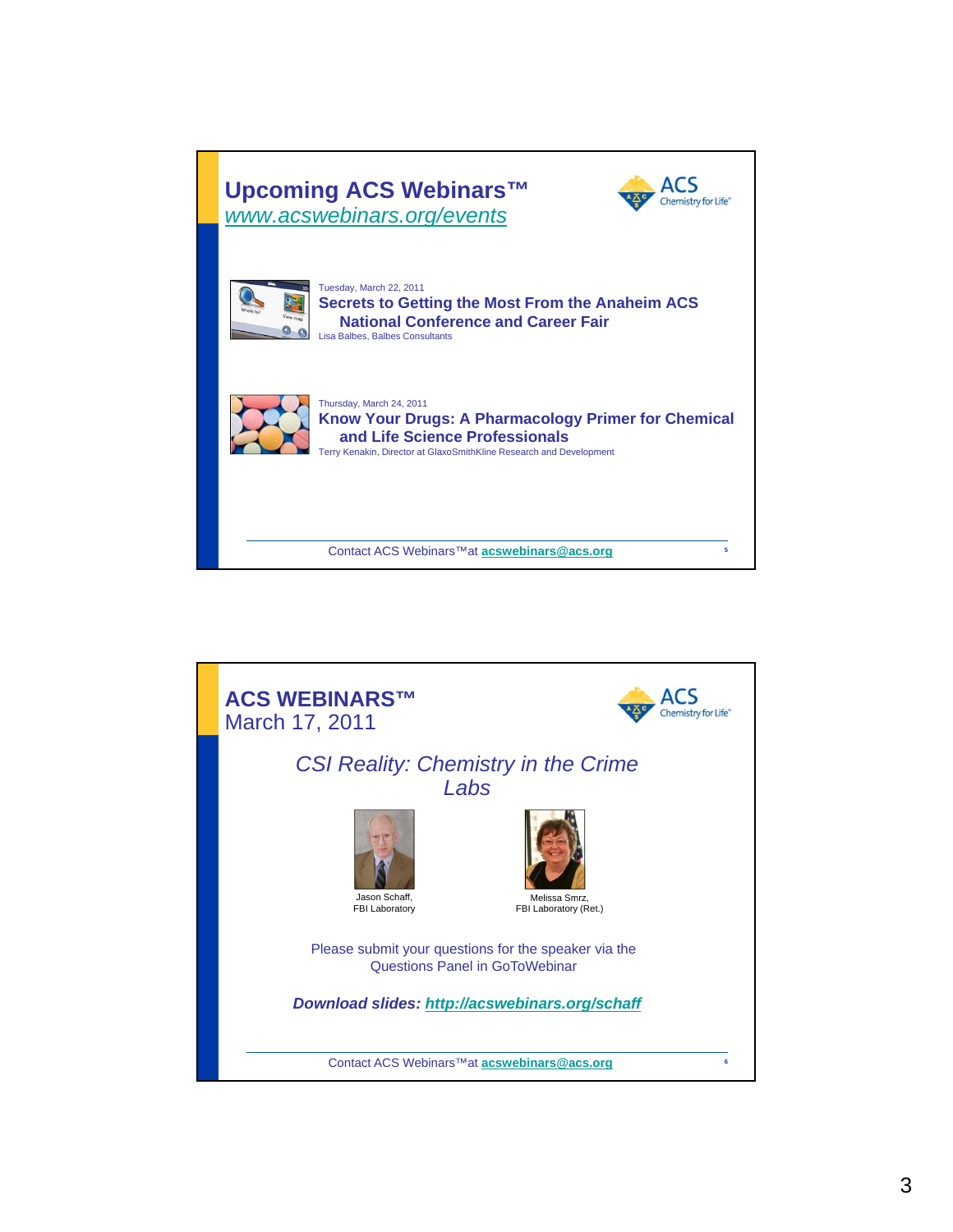

# **DISCLAIMER**

All opinions expressed or implied herein are those of the speaker. None of them represent, in any way, official positions of the Federal Bureau of Investigation or of the United States Department of Justice.

**March 17, 2011 Washington, DC**

 $ACS$ <br>Chemistry istry for Lit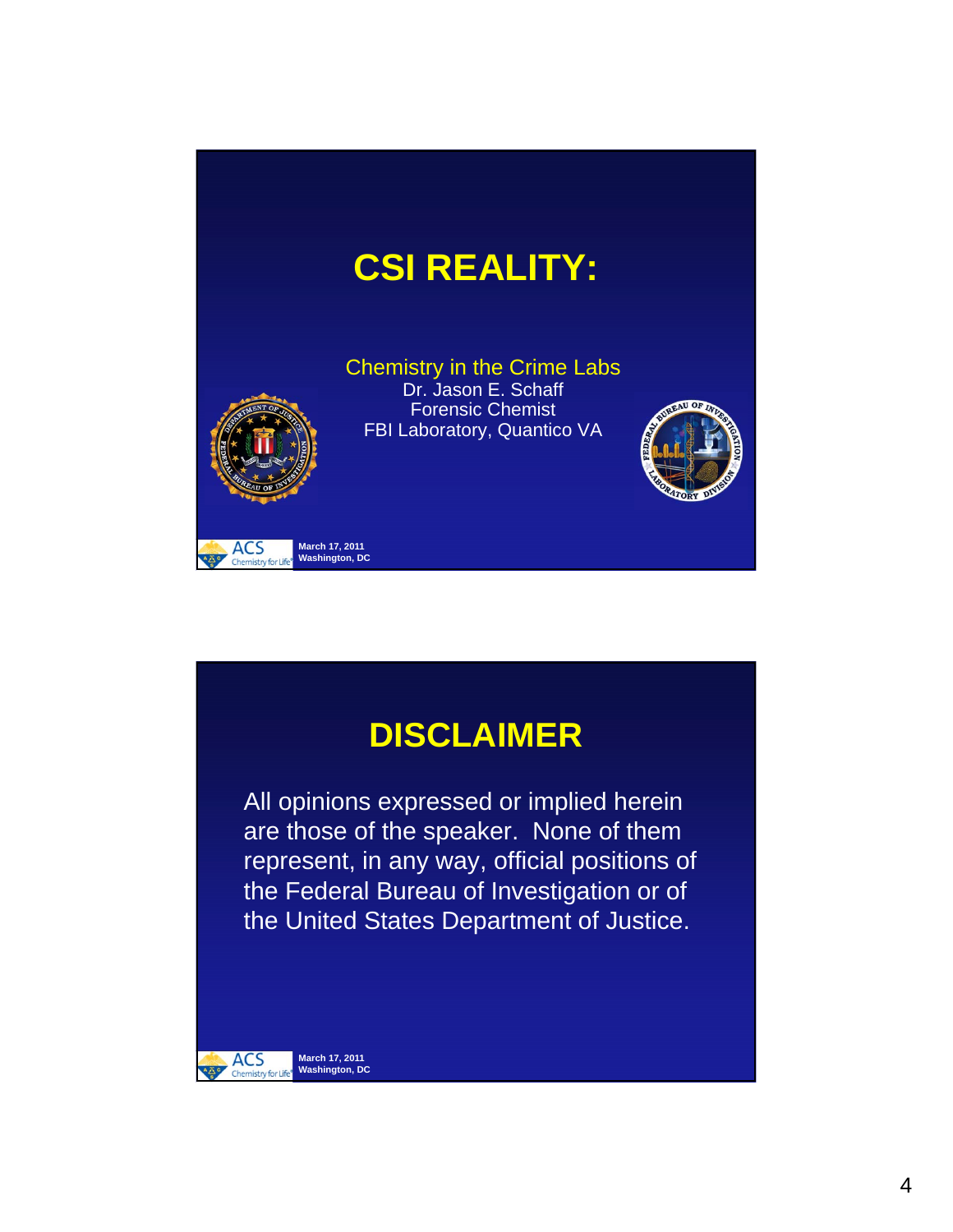# **OUTLINE**

- What is forensic chemistry?
- How forensics differs from other kinds of chemistry.
- What work is really like for forensic chemists.
- What forensic chemists do, and where they work.
- Closing thoughts and summary.
- Questions.



# **WHAT IS FORENSIC CHEMISTRY?**

### From the American Heritage Dictionary:

- **Forensic -** Relating to, used in, or appropriate for courts of law or for public discussion or argumentation.
- **Chemistry -** The science of the composition, structure, properties, and reactions of matter, especially of atomic and molecular systems.
- **Forensic chemistry** is the study of the structure, properties, and reactions of matter applied to, and consistent with the requirements of, legal proceedings.

### **It isn't just criminal investigations!**

**March 17, 2011 Washington, DC**

**ACS** istry for Life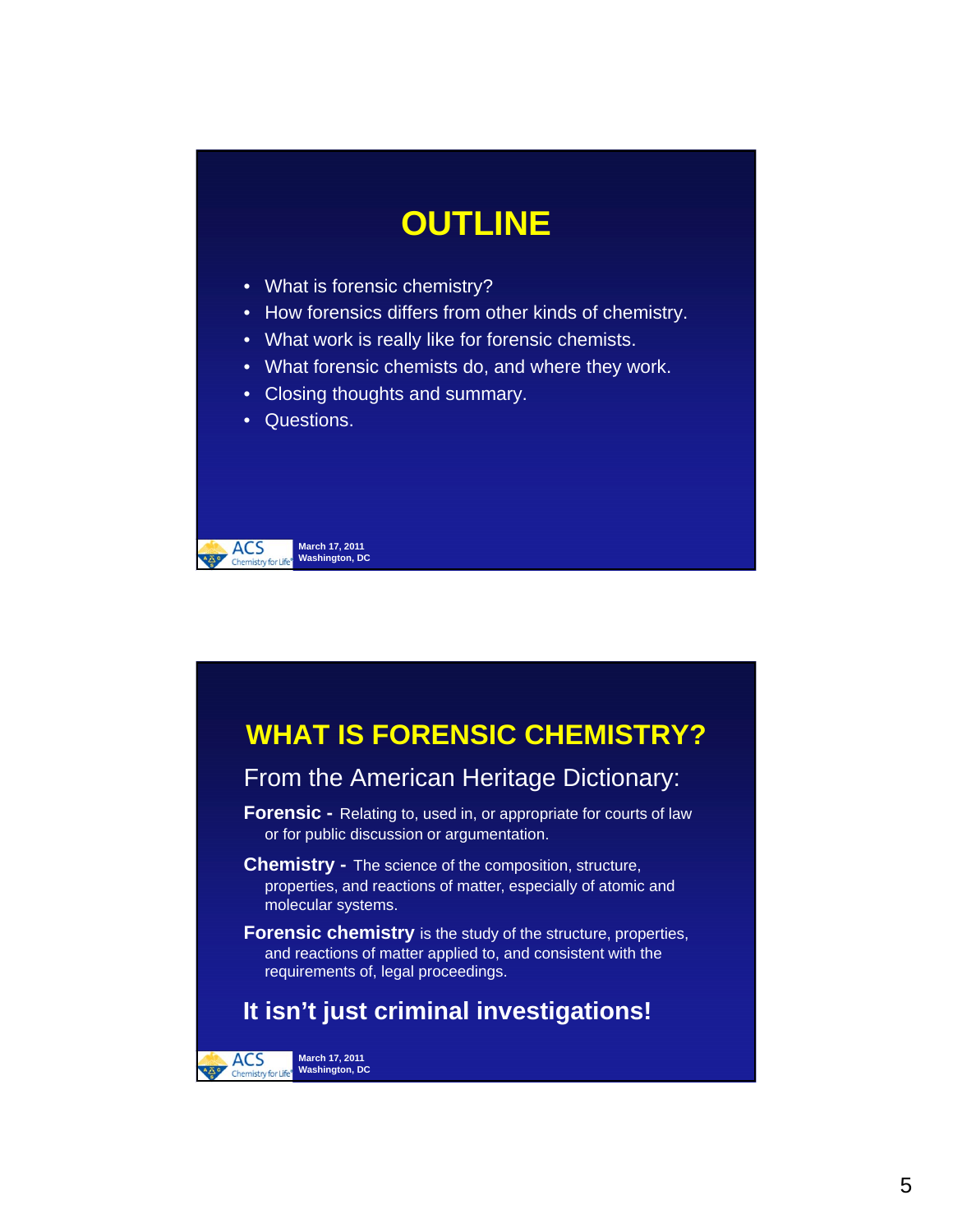

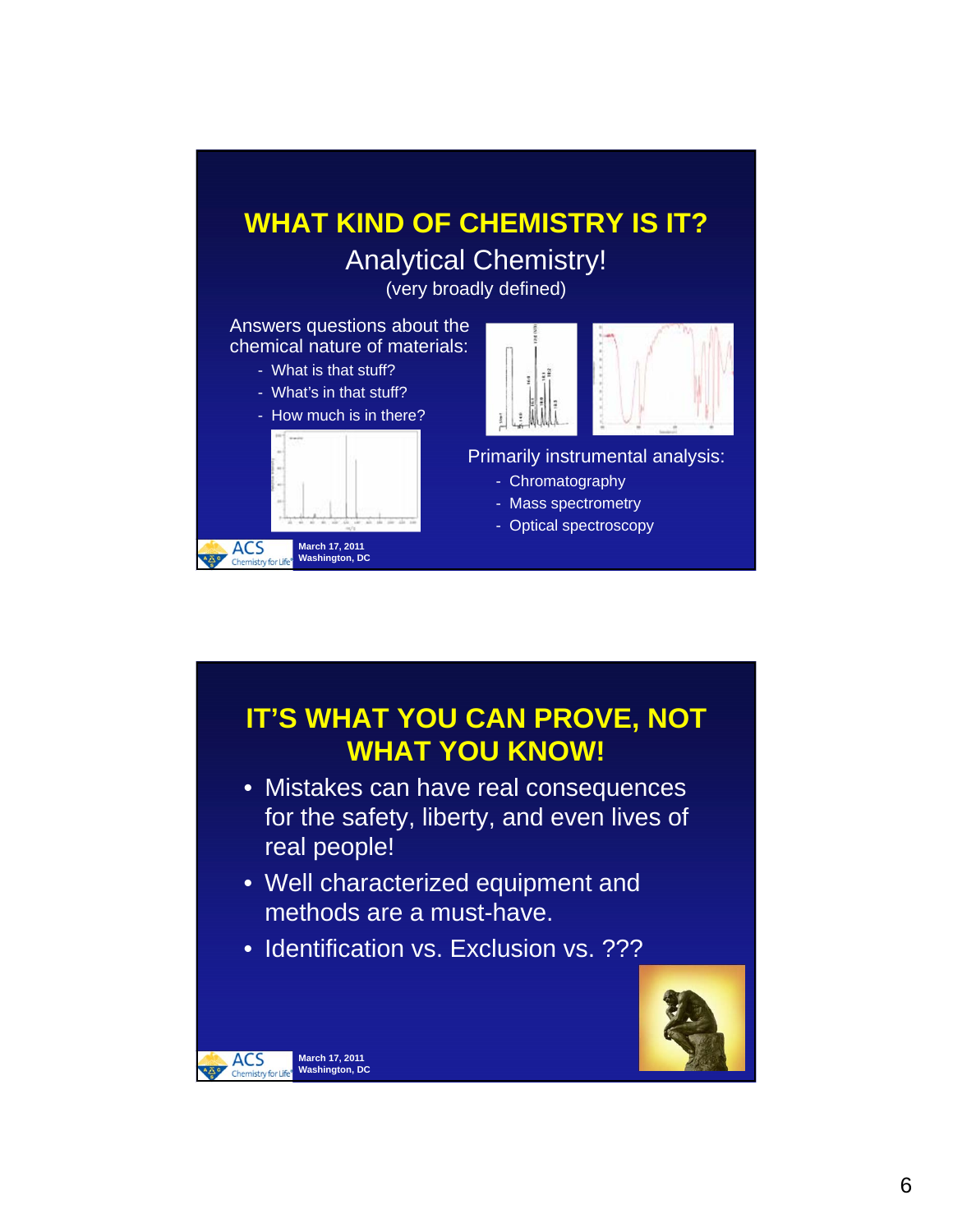## **ROBUSTNESS, NOT ELEGANCE**

- Methods need to work the first time, every time, and all the time.
	- Within the limits of an imperfect world!
- Failure needs to be *blindingly obvious*.
- Powerful technology is great, but never forget the simple techniques.



### **IT'S NOT JUST THE SCIENCE**

- Good quality control practices.
- Everything needs to be documented.
	- historical method performance
	- equipment calibration / maintenance
	- reagent and control material preparation
- *CHAIN OF CUSTODY!*

**March 17, 2011 Washington, DC**

**ACS** 

**March 17, 2011 Washington, DC**

**ACS** Chemistry for Lif

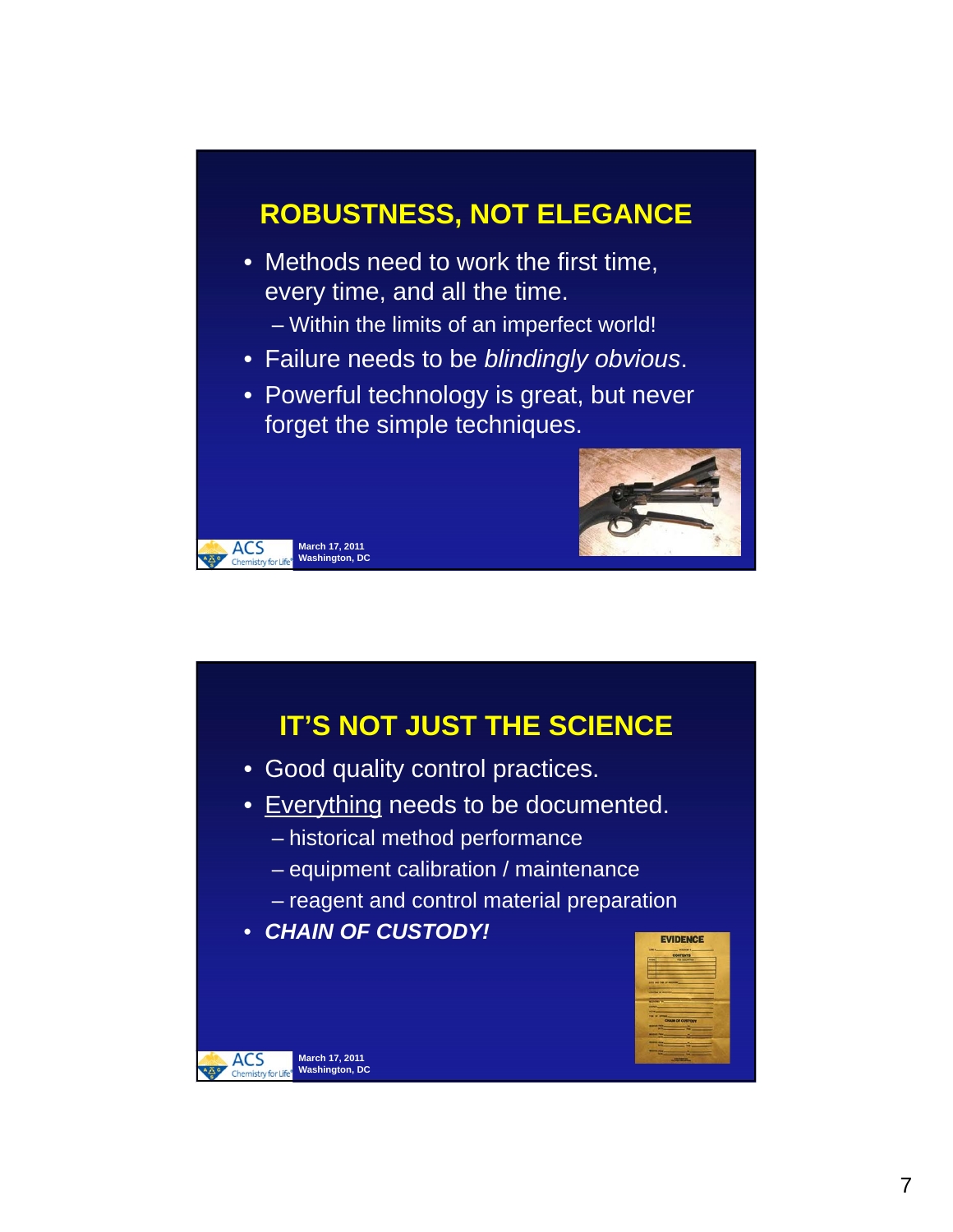### **ADVERSARIAL LEGAL PROCESS**

- Making the science understandable to a non-technical jury.
- Lawyers have one job *winning!!*
- Without proper demeanor and composure, the science won't matter.



## **LIFE IN FORENSIC CHEMISTRY**

#### **The Good**

**ACS** Chemistry for Life

> The opportunity to make a difference

**March 17, 2011 Washington, DC**

- Wide range of types of work
- Tight professional communities
- Fun toys!



ACS<sub>Chemistry</sub> **March 17, 2011 Washington, DC**istry for Lit



#### **The Bad**

- Lower pay than in some fields
- Odd hours
- Tightly regulated work process
- Confidentiality restrictions

#### **The Ugly**

- Potential for a high "Yuck!" factor
- Disturbing and depressing cases
- Lawyers!
- The "CSI Effect"
- Inconclusive results

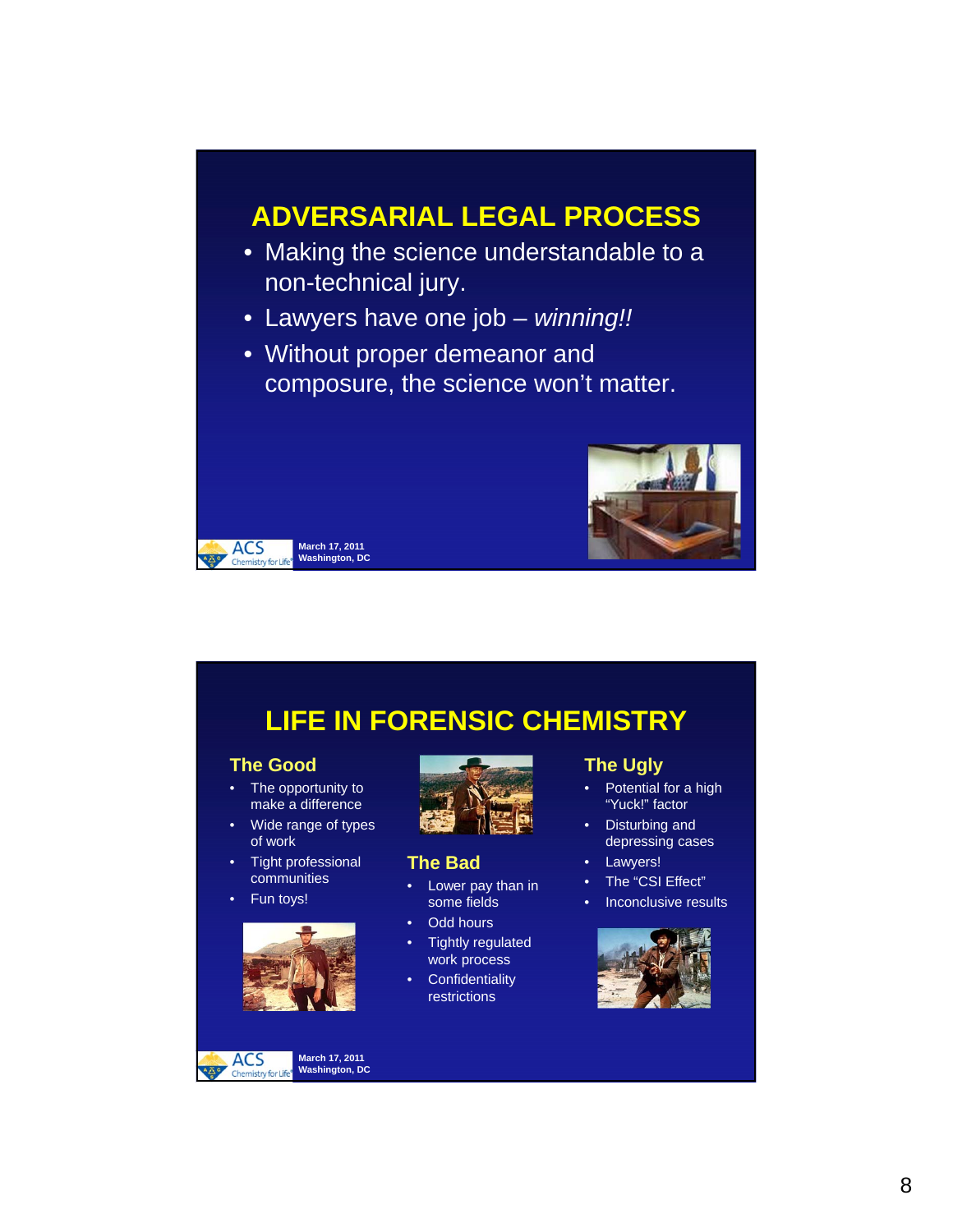# **REAL LIFE ISN'T LIKE CSI...**

• We aren't that fast.

**March 17, 2011 Washington, DC**

**ACS** Chemistry for Life

**March 17, 2011 Washington, DC**

**ACS** 

- We aren't that generalized.
- We never "crack the case".
- Some questions can't be answered.
- Need to remain detached.
- We (mostly) work in the lab, not the field.
- We (mostly) don't carry guns.
- We (mostly) aren't that stylish.



- **...EXCEPT WHEN IT IS**
- We do have lots of cool toys.
- We do get to make a difference.
- We do get excited about our work.
- Some of us do have a very warped sense of humor.
- There really are people in this world as evil as the TV villains.

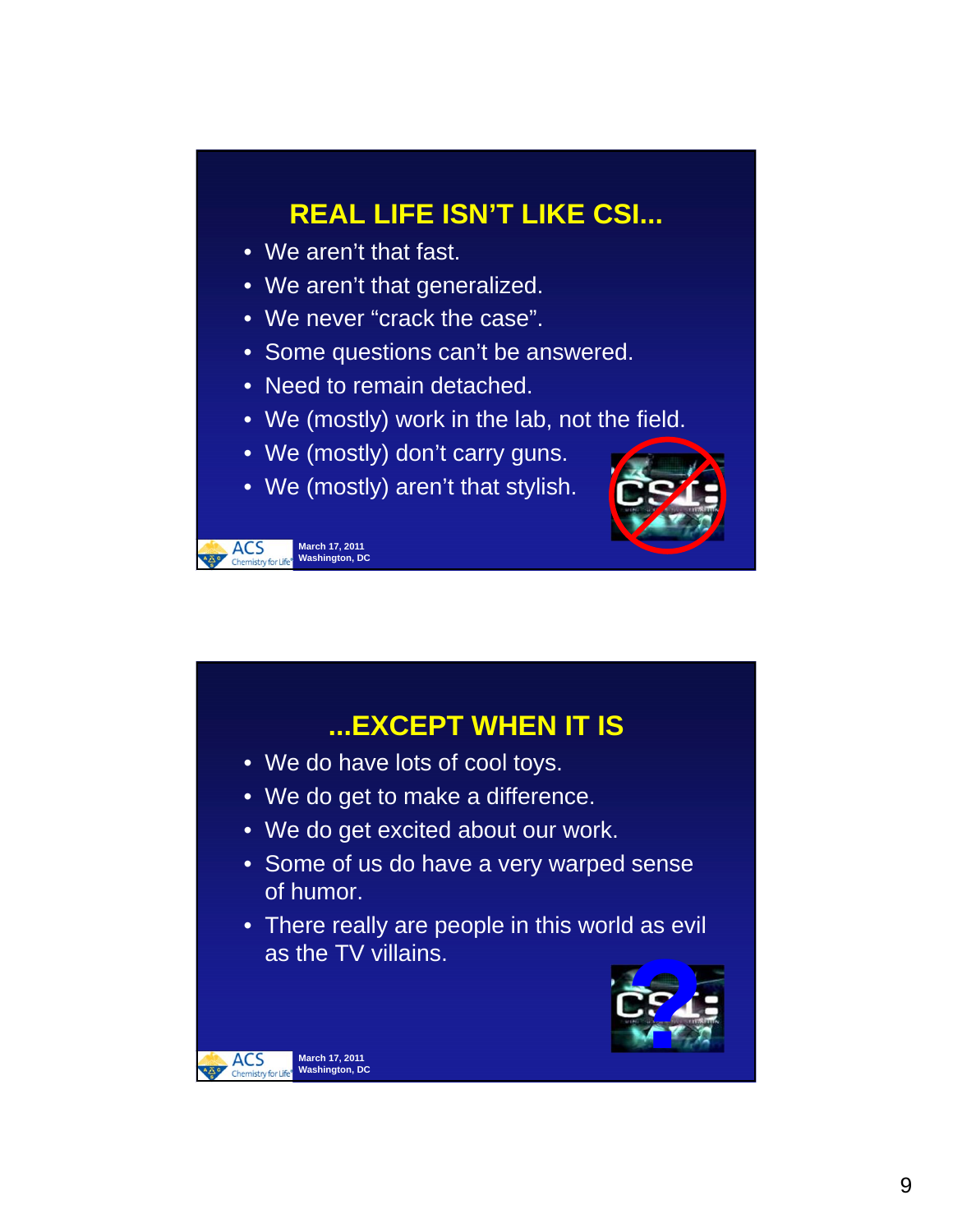### **FIELDS AND DISCIPLINES WITHIN FORENSIC CHEMISTRY**

#### • **Toxicology**

- coroner / ME work
- product tampering – sexual assaults
- driving under the influence

#### • **Residue Analysis**

- controlled substances
- arson
- oils and lubricants
- general unknowns



**ACS March 17, 2011 Washington, DC** Chemistry for Lif

#### • **Materials Analysis**

- metallurgy
- polymer analysis
- paints / coatings mineralogy
- 
- failure analysis
- **General Chemistry**
	- controlled substances
		- inks and dyes
		- general unknowns
	- product tampering

# **FOUR DIFFERENT MODELS OF LABORATORY OPERATION**

### **Single Scientist**

- One scientist performs all lab work, writes reports, and testifies.
- For non-parallel single-discipline work – e.g. drug seizures.

- Several scientists perform different lab work on the same evidence.
- Usually only one scientist reports and testifies.
- For work with many exams or disciplines required – e.g. product tampering.

**March 17, 2011 Washington, DC**

**ACS** istry for Lit

### **Certifying Scientist**

- All lab work performed by technicians.
- Certifying scientists only review data, write reports, and testify.
- For fast turnaround batch work **Multiple Scientists** e.g. DUID investigations.

#### **Confirming Scientist**

- One scientist performs all initial lab work, and another repeats work to confirm results.
- Usually one report by first scientist.
- Rare, except in materials analysis.

10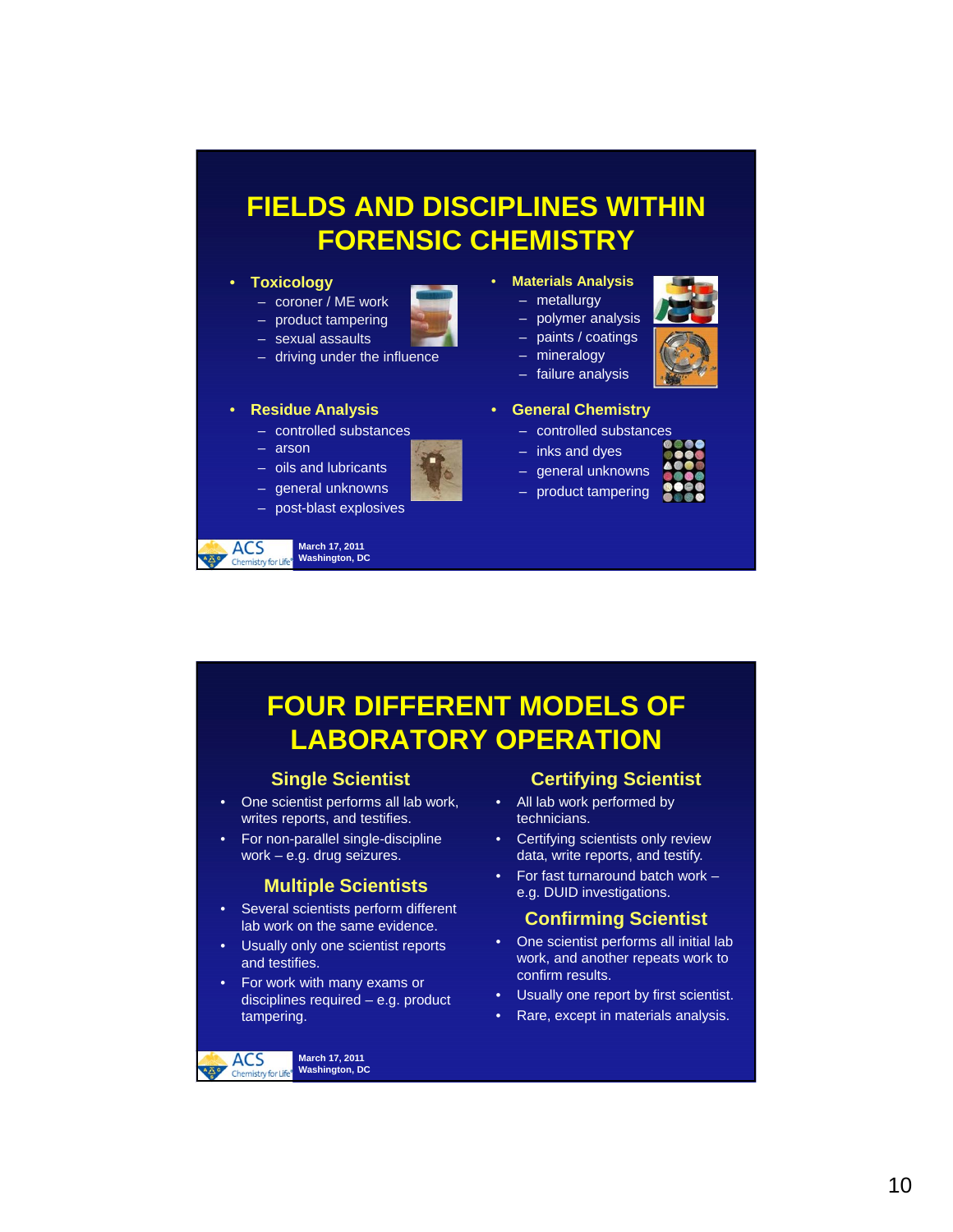### **EDUCATIONAL REQUIREMENTS**

- Most employers would rather teach a good scientist the legal side of the work than the other way around.
- Good hands-on scientists are always better than good degrees.
- Many skills outside of laboratory science can be important for forensic scientists:
	- writing and critical reading
	- public speaking and rhetoric
	- ethics and logic
	- statistics
	- computer science and electronics



**March 17, 2011 Washington, DC** Chemistry for Lif

**ACS** 

### **FORENSIC CHEMISTRY CAREERS**

#### **Employers**

- Federal, state, local law enforcement
- Coroner / ME labs
- Fire departments
- Military
- Private contract labs
- Institutes and public advocacy groups
- **Universities**
- Legal and consulting firms

#### **Job Types**

- Field investigators (arson, explosives)
- Lab technicians
- Bench scientists
- Supervising scientists
- Research scientists
- Operational support personnel
- Educators
- Professional experts
- Policy advisors

#### **Comments**

- Some employers have generous continuing education programs.
- A small number of law enforcement agencies still require supervisors to be sworn officers.
- Budget problems are limiting hiring by public agencies, but there will always be crime to investigate.

**ACS** stry for Lit

**March 17, 2011 Washington, DC**

11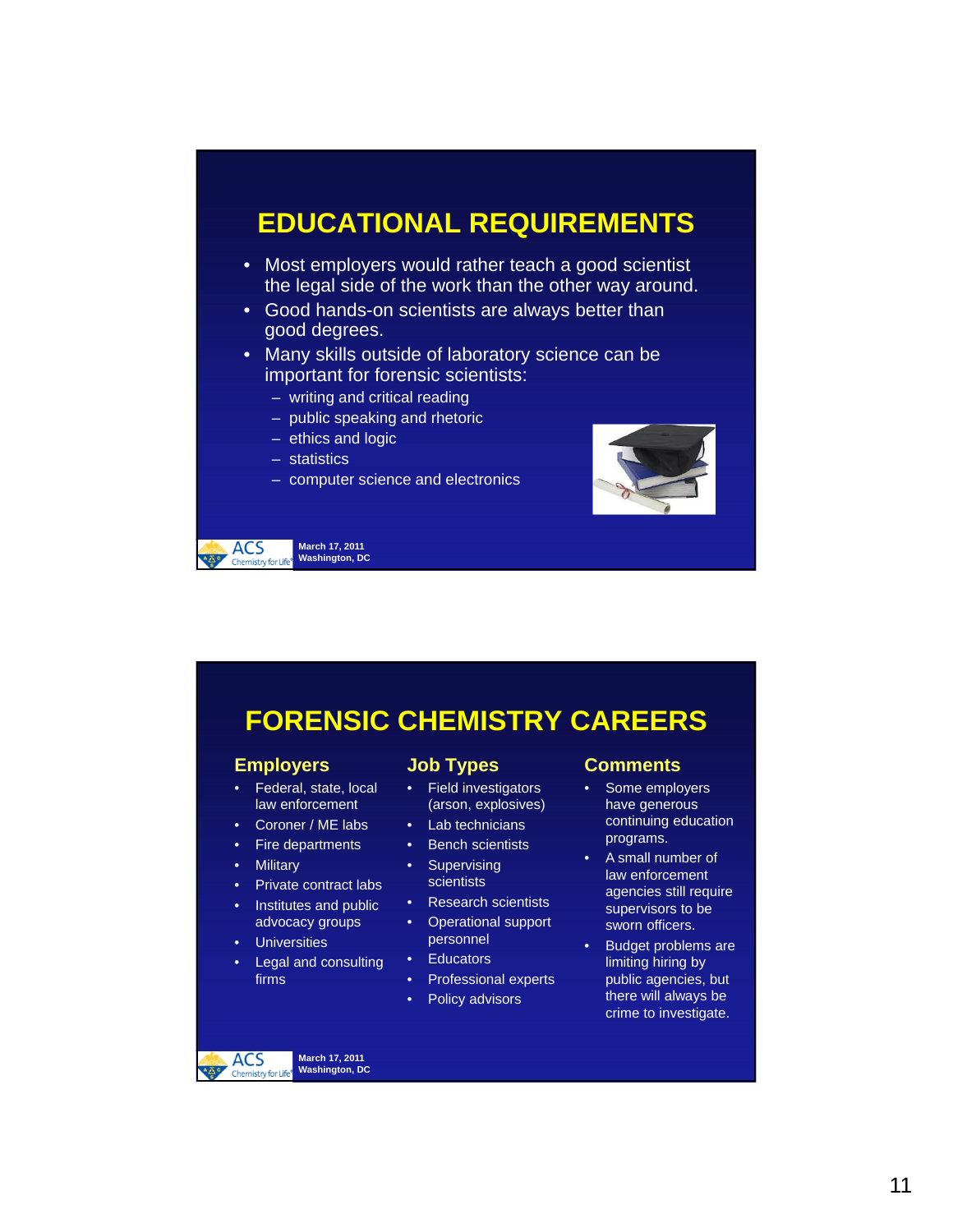# **CLOSING THOUGHTS**

- Forensic chemistry is applied analytical chemistry.
- Very good science can be rendered irrelevant by failing to consider legal and administrative issues.
- CSI is a TV show: the real world of forensic science is not so simple, but can be just as interesting.
- There are a variety of careers in forensic chemistry available for good scientists.



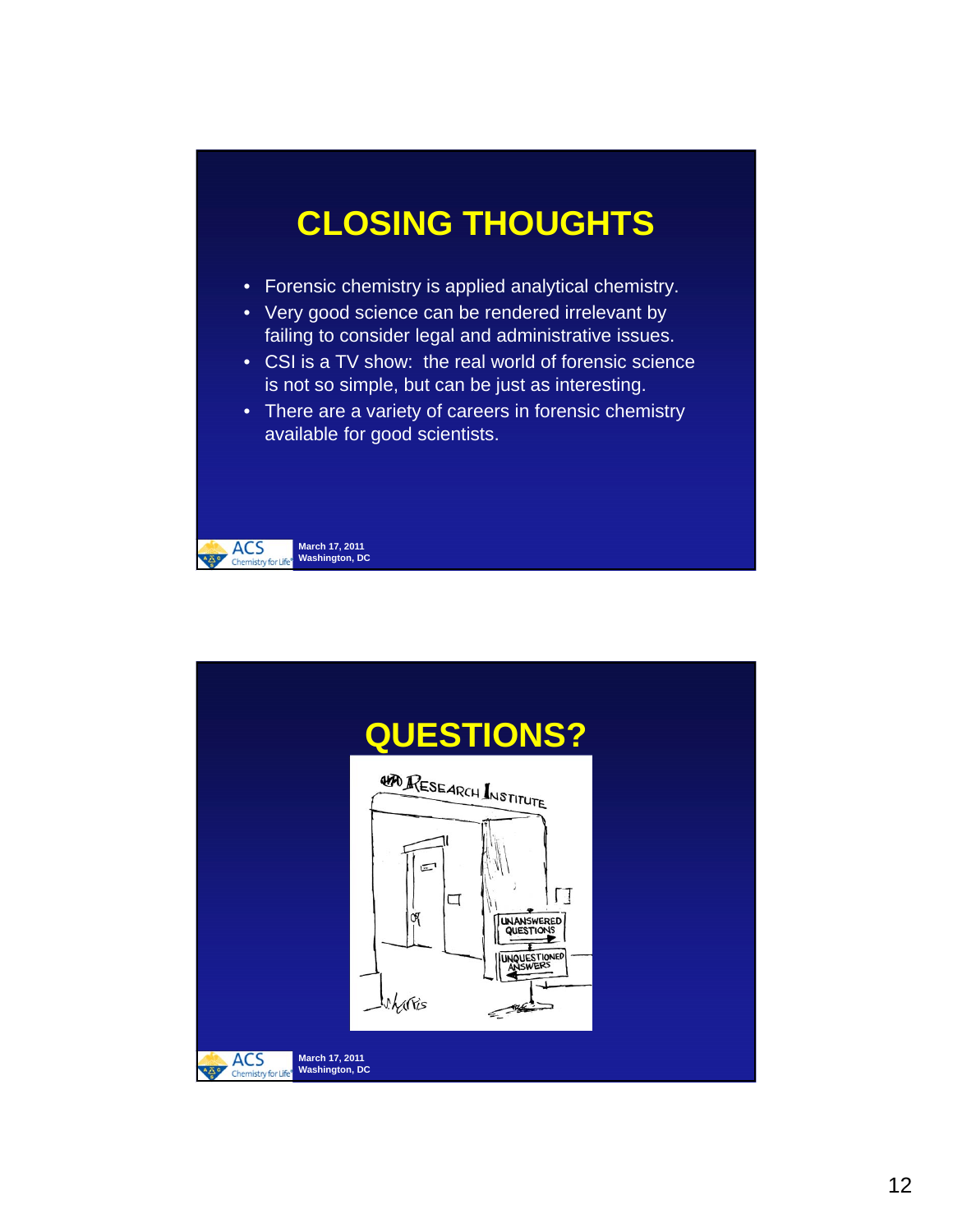

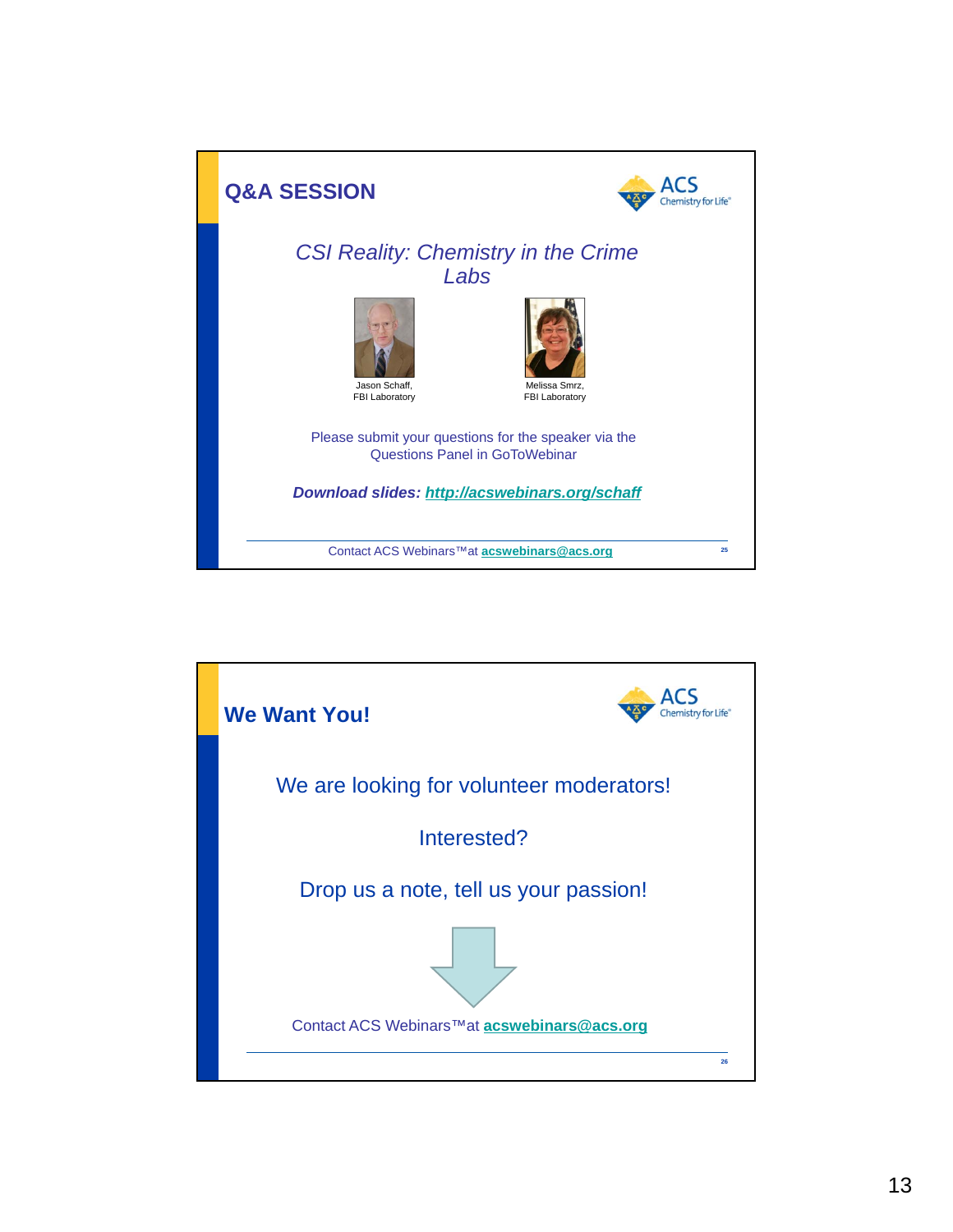